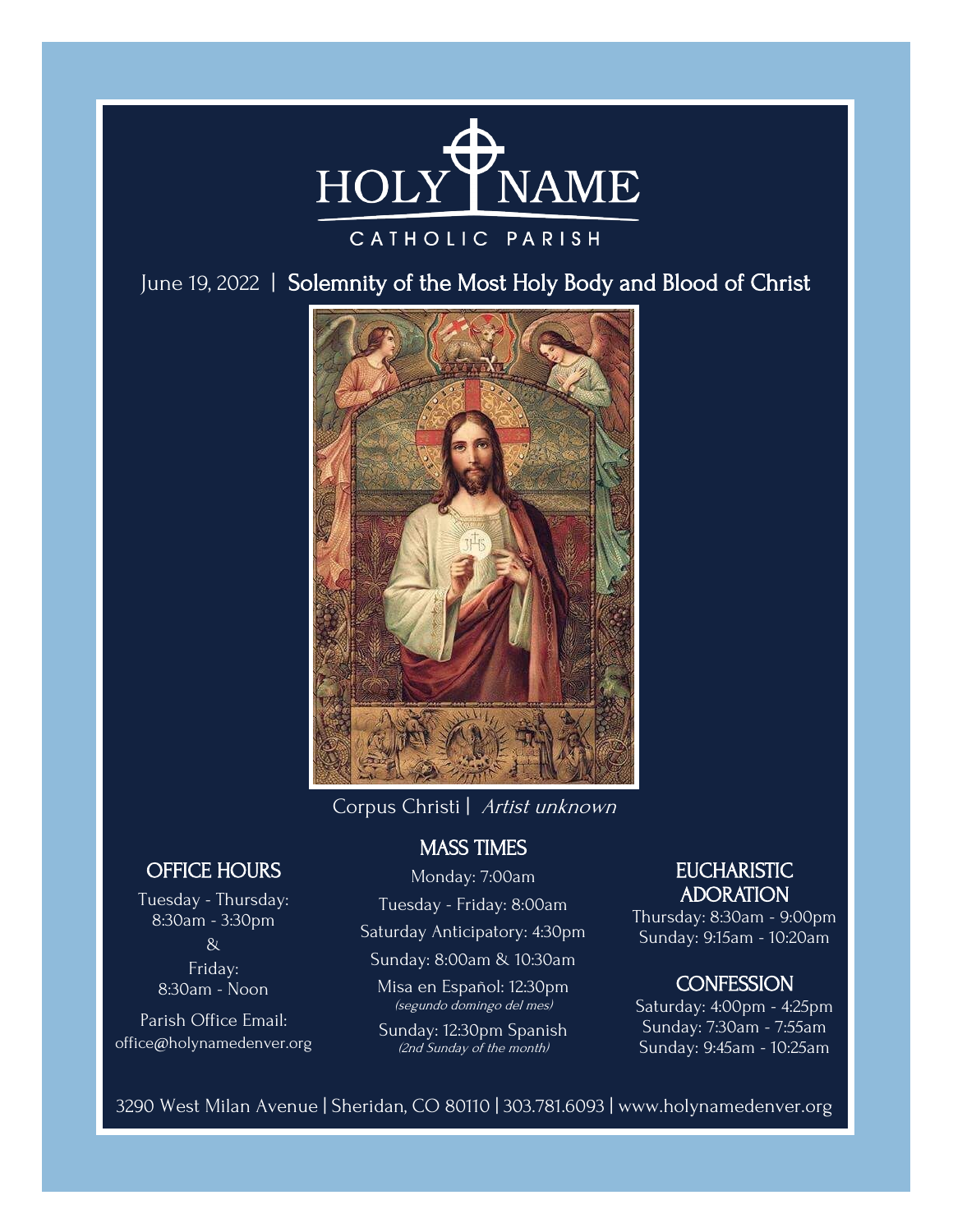# HOLY NAME CATHOLIC PARISH Sheridan, Colorado | June 19, 2022

| <b>PARISH STAFF</b>                                                                                                                                                                                                                                                                                                                                                                                                             | <b>STEWARDSHIP</b>                                                                                                                                                                                                           | June 12, 2022                                                 |  |
|---------------------------------------------------------------------------------------------------------------------------------------------------------------------------------------------------------------------------------------------------------------------------------------------------------------------------------------------------------------------------------------------------------------------------------|------------------------------------------------------------------------------------------------------------------------------------------------------------------------------------------------------------------------------|---------------------------------------------------------------|--|
| PASTOR: Reverend Daniel Cardó   pastor@holynamedenver.org<br>DEACON: Juan Fernando Sardi   jfsardi@holynamedenver.org<br>DEACON: Don Schaefer   720-284-2203   denverdeacondon@comcast.net<br>BUSINESS MANAGER: Cheryl Hall   business@holynamedenver.org                                                                                                                                                                       | <b>SUNDAY OFFERTORY:</b><br>Envelopes:<br>Online (Faith Direct: bi-weekly)<br>Total:                                                                                                                                         | \$5,409.00<br>\$19.563.24<br>\$24,972.24                      |  |
| APOSTOLATE COORDINATOR: Anna Schultz   outreach@holynamedenver.org<br>SECRETARY: Joni Sanderson   office@holynamedenver.org   303-781-6093<br>MUSIC DIRECTOR: Angie Woods   music@holynamedenver.org<br>YOUTH DIRECTOR: Chris Lanciotti   720-630-5840  <br>mariangroups@holynamedenver.org<br>RELIGIOUS EDUCATION DIRECTOR: Sue Capraro-Back   303-437-8104<br>scapraroback1@gmail.com<br>MAINTENANCE/CUSTODIAN: Juan Gonzalez | <b>FORWARD IN FAITH:</b><br>Envelopes:<br>Online (Faith Direct: bi-weekly)<br>Total:<br><b>OTHER FUNDS:</b><br>FATHER'S DAY REMEMBRANCE<br>SAINT VINCENT DE PAUL SOCIETY:<br>FORMED:                                         | \$.00<br>\$460.00<br>\$460.00<br>\$435.00<br>\$.00<br>\$20.00 |  |
| <b>SACRAMENTAL EMERGENCIES</b><br>Call Parish Office at 303-781-6093 / extension 200                                                                                                                                                                                                                                                                                                                                            | <b>SAINT VINCENT de PAUL SOCIETY</b><br>Call 303-781-6093 / extension 123 for assistance                                                                                                                                     |                                                               |  |
| <b>SACRAMENTAL PREPARATION</b><br>Baptism • Matrimony • Funerals • Annulments                                                                                                                                                                                                                                                                                                                                                   | <b>KNIGHTS of COLUMBUS</b> Council 8539<br>Call 303-781-6093 / extension 110 / website: kofc8539.org                                                                                                                         |                                                               |  |
| Contact Deacon Don at least one month prior to Baptism and<br>at least ten months prior to Wedding<br>Rite of Christian Initiation for Adults (RCIA):<br>Contact Parish Office: office@holynamedenver.org   303-781-6093                                                                                                                                                                                                        | <b>CORPUS CHRISTI PROCESSION + JUNE 19th</b><br>(following the 10:30am Mass)<br>We will have a Eucharistic Procession<br>through the neighborhood, this weekend on the<br>Solemnity of the Most Holy Body & Blood of Christ, |                                                               |  |
| FLOCKNOTE To receive Holy Name News+Events visit:<br>flocknote.com/holynamedenver or contact the Parish Office                                                                                                                                                                                                                                                                                                                  | also known as Corpus Christi.                                                                                                                                                                                                |                                                               |  |
| FORMED.ORG Make 'Formed' part of your week!<br>Register at formed.org/signup • Enter: parish zip code (80110)<br>Select your parish • Register with your name and email address<br>KIDS: The Jesus Stories (video)<br>TEENS/ADULTS: The Holy Spirit and the Life of Grace Y.Disciple (video)<br>Saint Anthony, Miracle Worker of Padua (video)<br>ADULTS: Truth to Inspire: St. Anthony of Padua by Quiet Water (audio)         | The Pelican, one of the oldest motifs of Christian<br>Iconography is a symbol of Christ the redeemer who<br>gives up his own life, sacrificing himself for mankind.                                                          |                                                               |  |

# PRAYER INTENTIONS

To add a loved one, write their name(s) on the Prayer Intention List in the Adoration Chapel vestibule, or contact the office to include or remove loved ones.

For Those in Need of Healing: Ben Strock, Eddie Pacheco, Terry Salinas, Mary McArthur, Leonard Cardenas, Christine Hoelsken, Michael DeHerrera, Krysti Nevaeh, Vivian Adams, Lily Richmeier, Kathy Conway, Joshua J., Jude Ortega, Sylvia Ortega, Christi & baby August Palmore, Carol Vitry, Tery Peccons, Dean Davenport, Joan Lefevre, Cindy Schulze, Susan Adams, Chris Young, Willie Ulibarri, Rebekah Gardúno, Mitchell Jones, Robert Padilla, Annita Cisneros, Allen Family, Mike Antonacci, Lillian Kandybowicz, Cathy Weathers, Cindy Neighbor, Layla Martinez, Benita Martinez, Diana Varns, Dolly Duquette, Lavie Gallegos, Nina & Noel Schloegel, Chris Gallegos, Sheri Vega, Forest Coronado

For the Recently Deceased: John Davies, Thomas Jackson, Robert Pomeroy, Jessica Anderson, Gerald Keefover, Angie Adamo, Armando Zamora

THE 2022 MASS INTENTION BOOK IS FULL. The 2023 Mass Intention book will be available mid summer. MASS INTENTIONS

| IT NI DI TILIH TILI UTIHU |        |                                           |                      |  |  |  |
|---------------------------|--------|-------------------------------------------|----------------------|--|--|--|
|                           | MASS:  | <b>INTENTION:</b>                         | <b>REQUESTED BY:</b> |  |  |  |
| Sat 6/18                  | 4:30pm | HN Parishioners                           | Jelniker Family      |  |  |  |
| Sun $6/19$                |        | 8:00am Parishioners                       |                      |  |  |  |
| Corpus<br>Christi         |        | 10:30am Parishioners                      |                      |  |  |  |
|                           |        | Mon 6/20 7:00am † Poor Souls in Purgatory |                      |  |  |  |
| Tue 6/21                  |        | 8:00am † Mike Berlin                      | Liz Berlin           |  |  |  |
|                           |        | Wed 6/22 8:00am † Arlene Hunt             | Liz Tapscott         |  |  |  |
| Thu 6/23                  | 4:30am | Chuck & Maxine Rappana                    | Mike & Cindy Rappana |  |  |  |
| Fri $6/24$                | 8:00am | † George & Rosemarie Helfer               | Helfer Family        |  |  |  |
| Sat 6/25                  | 4:30am | † John Bertrand                           | Al & Joyce Bertrand  |  |  |  |
| Sun $6/26$                | 8:00am | Parishioners                              |                      |  |  |  |
|                           |        | 10.30am Rod Crane                         | Mike & Cindy Rappana |  |  |  |